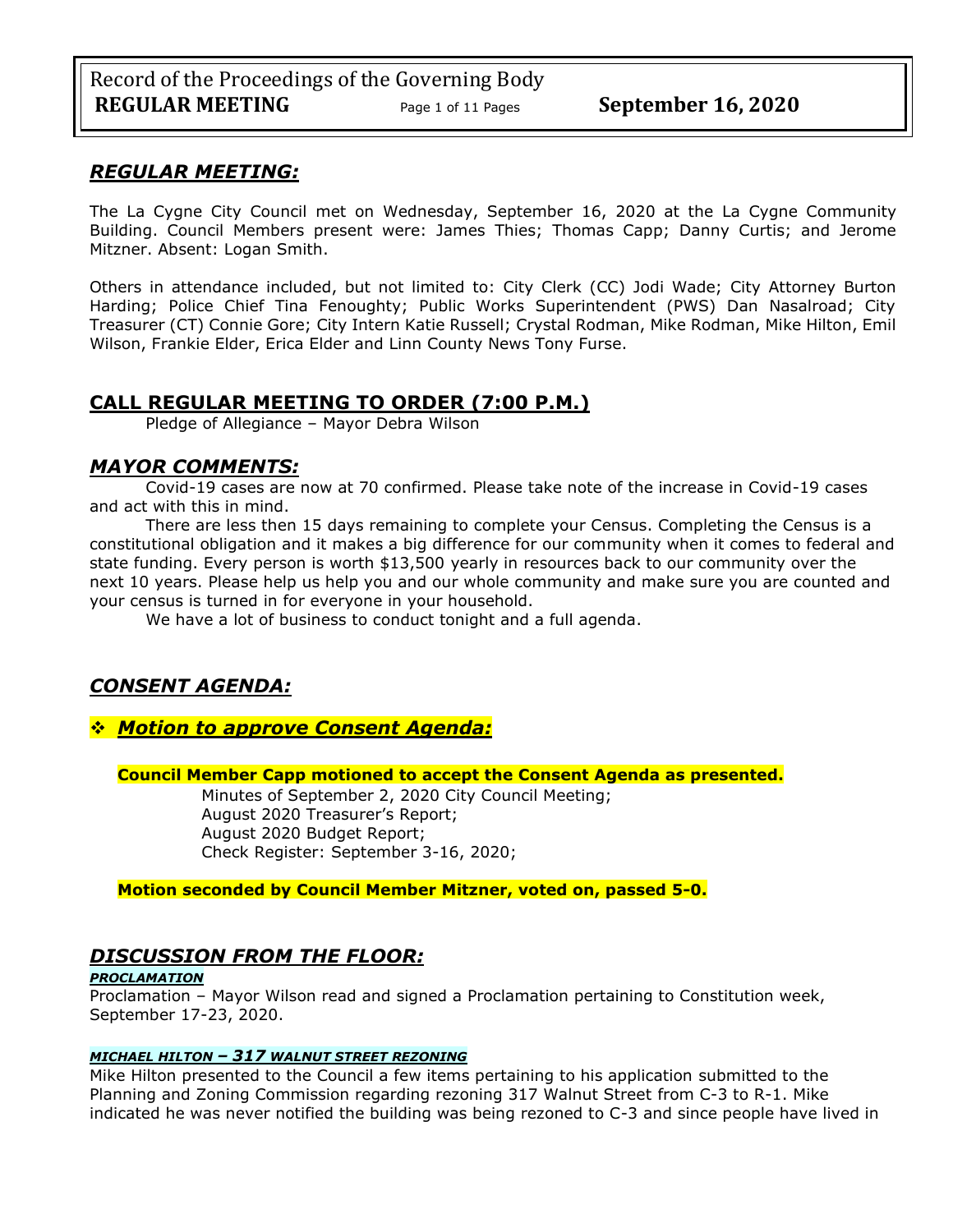## *DISCUSSION FROM THE FLOOR CONT:*

the building prior to him owning it he thought it had always been zoned R-1. Regarding the parking for 317 Walnut, Mike suggested the tenants could park either in the parking lot for his business or he could take some trees out of the little park which abuts the property and allow them to park there or he could clear an area on his property which abuts to 317 Walnut to be used for parking. Mike also mentioned a property located to the North of the library per the owner is dual zoned. Mike reminded the Council he has invested over \$20,000 on his property by improving the sidewalk and the lot to help protect people/children walking through town.

### *CRYSTAL RODMAN – CONCRETE BARRIERS NEAR 104 S. 4TH STREET*

Crystal Rodman stated she turned right (South) on to 4<sup>th</sup> street off of Market Street and proceeded to turn right in to Frankie's Liquor located at 104 S. 4th Street. Crystal stated she could not see the barricades when turning in to Frankie's Liquor and she hit the last concrete block in the row of barricades. Her new car was damaged and she reported the claim to her insurance company. Her insurance company indicated she was at-fault since she hit a non-moving object. Crystal will have to pay her deductible but she feels she shouldn't have to pay it since the barricades were not marked with flags or cones. She asked how she could proceed with asking the city to take care of the deductible. City Attorney, Burton Harding, advised Crystal the issue is for insurance and legal to handle and he nor the Council could respond to her questions due to client-attorney privilege. City Attorney Harding will reach out to the insurance company and follow up with a letter to Crystal Rodman.

## *SPECIAL PROJECTS:*

#### *SEWER IMPROVEMENT PROJECT*

- i. Copy of agreement with BG Consultants and notice to proceed were sent to the City Attorney for files.
- ii. Temporary financing bids for the amount of \$436,000 for the preliminary design/final design/bid negotiation/completion were received from Labette Bank and First Option Bank. CC Wade with the assistance of Kevin Cowan (Bond Counsel) Gilmore & Bell will review the bids received and CC Wade will present a report at the October 7, 2020 meeting.

#### *STREET PROJECT – KDOT CCLIP PROJECT AT KS HWY 152 AND INDUSTRIAL ROAD*

- i. Notice of award was sent to Kenny Blair with CFS (Cook, Flatt & Strobel) Engineer for construction engineering (Inspection) service during the project.
- ii. Mike Bowser (KDOT) was updated on selection of Inspector. We will now wait on KDOT for working days which we should have sometime around January in order for CFS to complete paperwork.

## *REPORTS OF CITY OFFICERS:*

### **CITY ATTORNEY –BURTON HARDING**

City Attorney Harding has been reviewing the agreement for the Sewer Rehabilitation project which he received from CC Wade. City Attorney Harding asked for an executive session for legal for 15 minutes.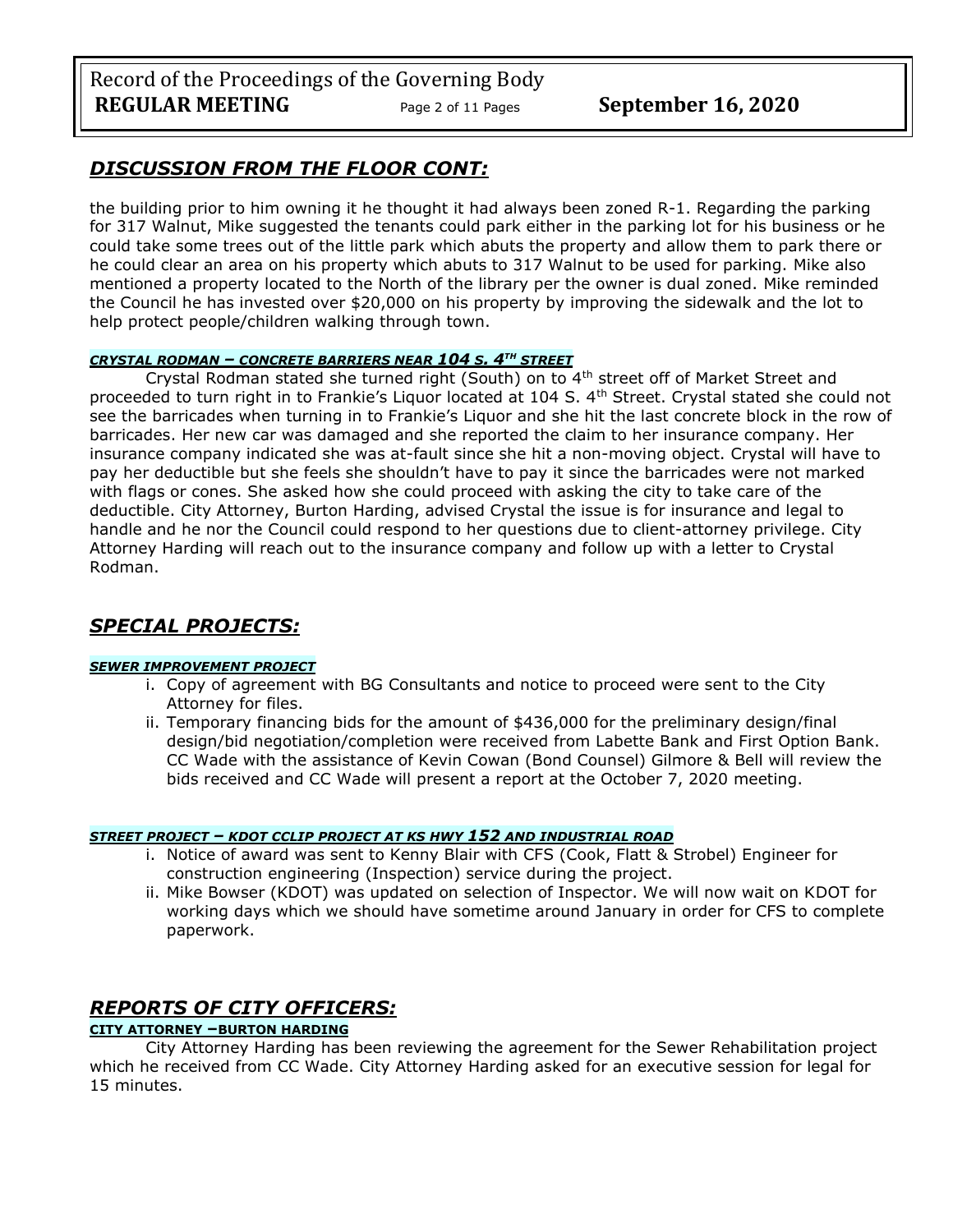*REPORTS OF CITY OFFICERS CONT:* **CITY ATTORNEY –BURTON HARDING**

## *EXECUTIVE SESSION:*

### ❖ *Motion*

**Council Member Capp motioned to go in to executive session for 15-minutes for consultation with an attorney for the city which would be deemed privileged in an attorney-client relationship and will return to the Council table at 7:30pm. Motion seconded by Council Member Mitzner voted on, passed 4-0. 7:15pm** 

Others in attendance included, but not limited to: City Attorney Harding

## **OPEN SESSION RESUMED AT 7:30pm**

#### **CHIEF OF POLICE/CODES OFFICER**

Chief Fenoughty advised the Council the part-time officer Officer Haley is actively on duty. **32 Traffic Stops Conducted**

#### **Citations issued since last meeting**

| Speed in School Zone     | 10 | Suspended DL |  |
|--------------------------|----|--------------|--|
| Expired DL               |    | No DL        |  |
| <b>Expired Tag</b>       |    | Speed        |  |
| Insurance                |    |              |  |
| Transport Open Container |    |              |  |

#### **Calls for Service / Reports – 09/01/20 thru 09/14/20**

Animal Complaint –  $6$  Civil Matter – 8 Mental Subject – 1 Citizen Assist CFS / contact - 10 Check Welfare – 1 Suspicious Activity – 1 911 Open Line – 1

#### **Codes Enforcement**

The following letters have been sent: Grass Letters – 1 Nuisance Letters – 1 Follow Ups – 3

#### **Animal Control**

2020/2021 there have been  $211$  dogs tagged

#### **VIN Inspections-** 2 completed

#### **New Business**

-Request for Kurtis West to attend Officer De-escalation techniques in McPherson, KS on Sept. 29, 2020 at a cost of \$35. Chief Fenoughty would like to request also (1) night hotel reservation to allow Corporal West to drive out the night before.

#### ❖ *Motion*

**Council Member Mitzner motioned to send Corporal West to McPherson to attend Officer de-escalation techniques for \$35 and for the city to endure all cost to include one night at a hotel. Motion seconded by Council Member Capp voted on, passed 4-0.**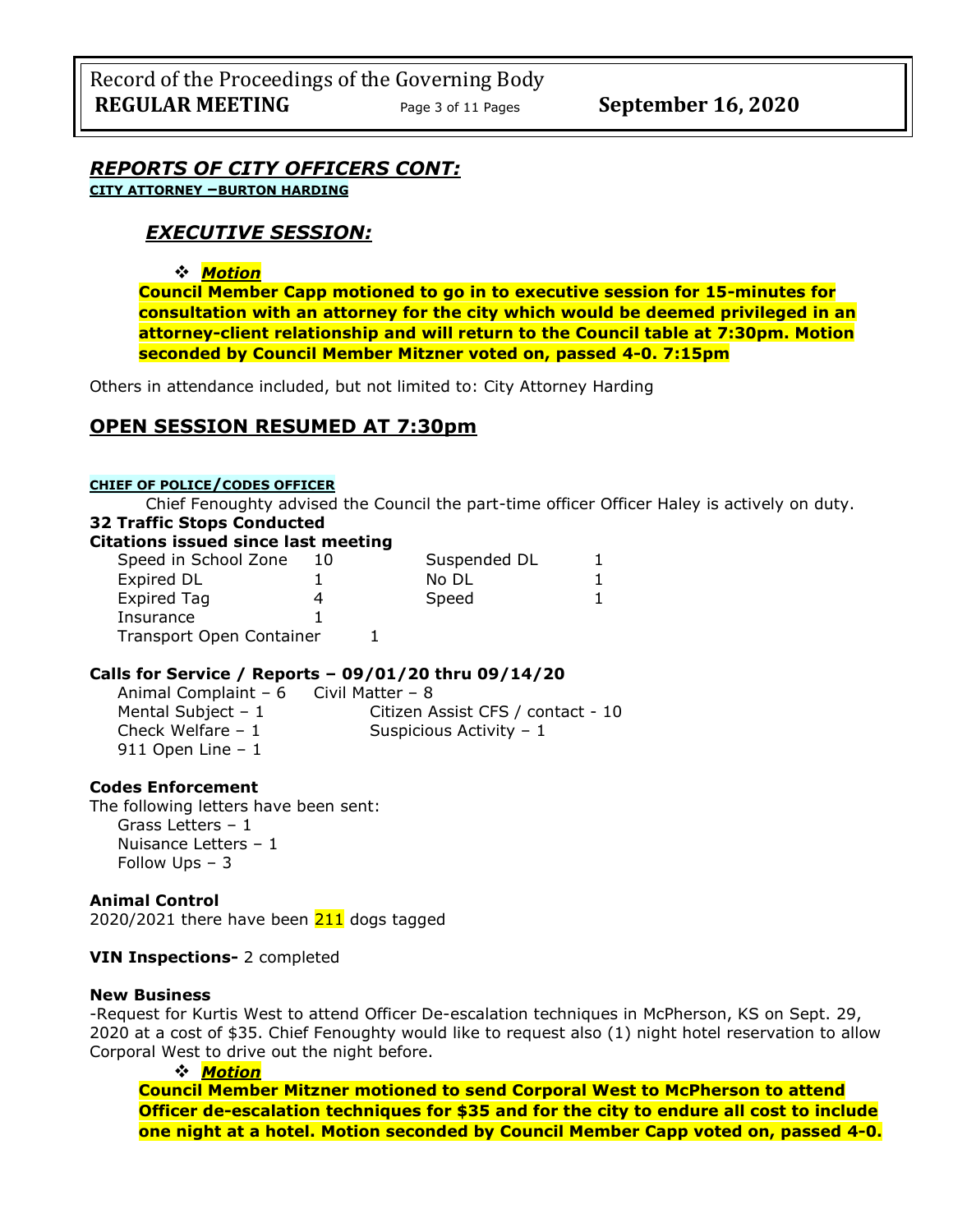# *REPORTS OF CITY OFFICERS CONT:*

## **CHIEF OF POLICE/CODES OFFICER**

-Executive Session request for non-elected personnel review application for 4 minutes.

## *EXECUTIVE SESSION:*

### ❖ *Motion*

**Council Member Capp motioned to go in to executive session for 4-minutes for nonelected personnel matter for review applications and will return to the Council table at 7:37pm. Motion seconded by Council Member Mitzner voted on, passed 4-0. 7:33pm** 

Others in attendance included, but not limited to: City Attorney Harding and Chief Fenoughty

## **OPEN SESSION RESUMED AT 7:30pm**

**Accrued Overtime for Department**: Accrued overtime for last pay period = 20 hours (10 comp time-10 for pay)

#### **PUBLIC WORKS DEPARTMENT – PUBLIC WORKS SUPERINTENDENT (PWS) DAN NASALROAD**

Report from 9-3-2020 to 9-16-2020

## **Committee Discussions**

## **Water and Gas:**

- Mr. Hixon's gas line has been dug up and capped at  $2^{nd}$  and Grand Street.
- USDI performed leak repairs behind city hall and at the water plant.
- Sediment pond issues

#### **Sewer:**

- The emergency sewer line repair under the railroad has been completed. Council Member Mitzner asked if all went OK. PWS Nasalroad indicated all went smooth once the bore decision was made.
- Manholes have been identified in preparation of the sewer project.

#### **Cemetery:**

• Mowing and weed eating is caught up.

#### **FIRE DEPARTMENT – FIRE CHIEF DAN NASALROAD –**

Annual truck pump testing has been completed. Some of the repairs have been completed after the inspections. Not sure when training will resume.

### **CITY CLERK – JODI WADE**

Report from 9/3/2020 – 9/16/2020

- Met with the Hospital Board to review questions regarding Acquisition. Reached out to Jason Hoskinson, BG Consultants for answers. Emailed answers to Hospital Board.
- Corresponded with attorney's regarding Linn Valley Lakes Water Purchase Agreement.
- Updated Quicken to a new version reviewing chart of accounts.
- City Clerk Laptop has been repaired and returned.
- Researched Planning & Zoning regulations regarding parking areas.
- Received Ex-Mark Bids.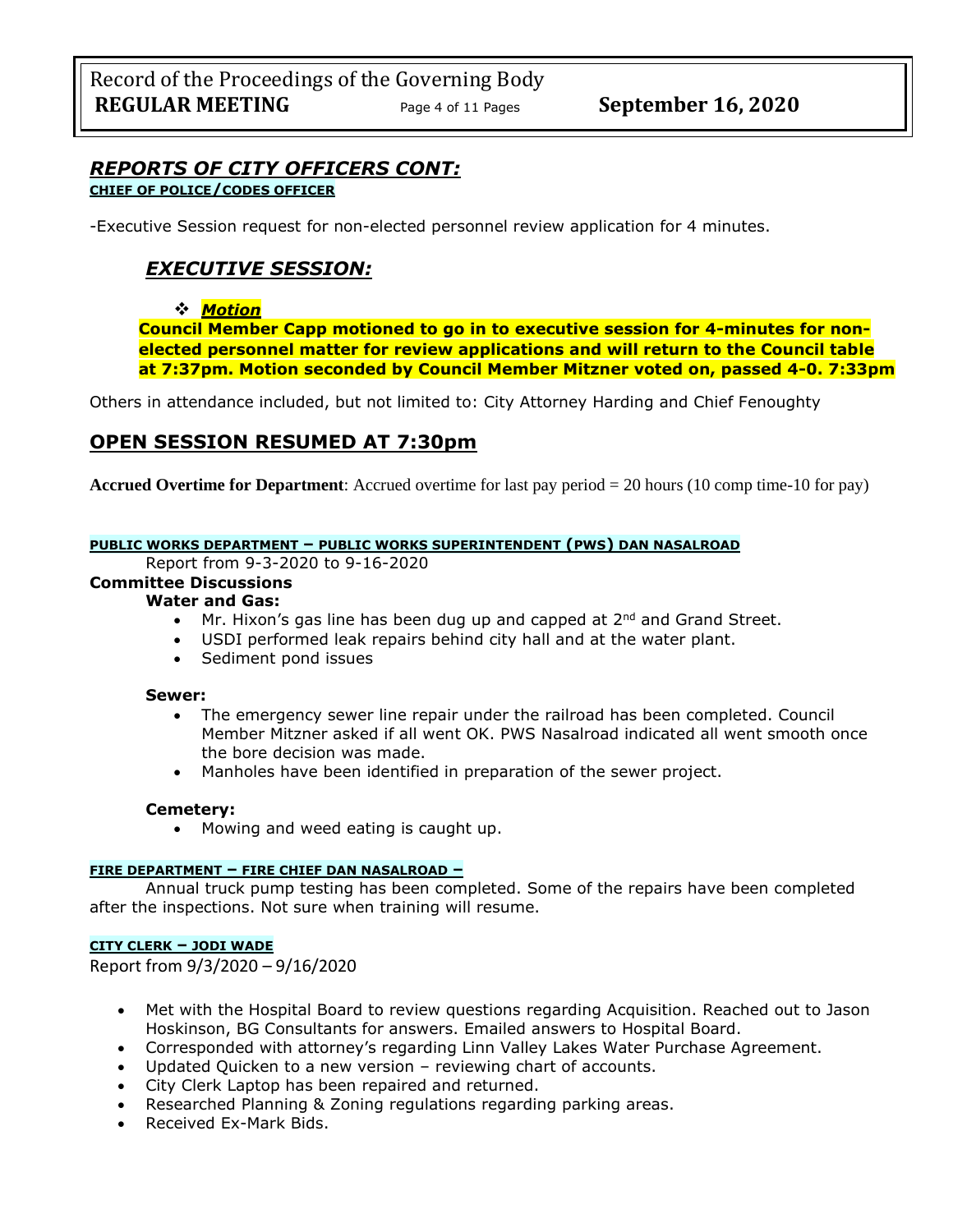### *REPORTS OF CITY OFFICERS CONT:*

#### **CITY CLERK – JODI WADE**

- Received Real estate Surplus Bids
- Received CDBG-CV Grant Applications.
- Researched information pertaining to Water Treatment Plant Settling Ponds.
- Researched maps and video for manhole locations from CCTV in preparation for inspection.
- Prepared files for research information and correspondence pertaining to (5) properties for Condemnation consideration.
- Reviewed bids received from Labette Bank and First Option bank for temporary financing for pre-design and final design for the Sewer project.
- Attended Chamber of Commerce meeting.
- Contacted Josh with Dreamscape Innovations regarding the City Christmas decorations.
- Contacted KPERS regarding working after retirement procedures.
- Contacted Andrew with USDI regarding Drug testing policy for Gas Utility.
- Worked on draft ordinances for utilities.

Meetings/Trainings Attended virtually:

- League of Municipality Weekly Conference Call
- CDBG Community Facility Grant Workshop

Overtime Hours for City Hall for the last pay period: 8.75 hours (Connie)

20 Hours (Jodi) 6.75 OT 13.25 went to Comp

## *COUNCIL COMMITTEE REPORTS:*

#### *WATER & GAS -*

• (In Committee review) Draft Ordinance for Gas Utility.

#### *STREET –*

- (In Committee review) RFP for Stormwater Master Planning. Council Member Mitzner advised the Mayor about postponing moving forward with the RFP until the Fall of 2021 due to the upcoming Sewer and CCLIP projects already on hand for the Council.
- (In Committee review) 104 S.  $4<sup>th</sup>$  Street (Frankie's Liquor Parking access/driveway): No discussion at this time.

#### *SEWER-*

Ordinance No. Amending Chapter XIV, Article 2, by amending section 14-230(b) and 14-230(c), of the Code of the City of La Cygne, Kansas relating to sewer utility rates. No discussion from the Council.

### ❖ *Motion*

**Council Member Capp motioned to approve Ordinance No. 1473 amending Chapter XIV, Article 2, by amending section 14-230(b) and 14-230(c) of the Code of the City of La Cygne, KS relating to sewer utility rates. Motion seconded by Council Member Mitzner voted on, passed 4-0.** 

#### *PARK-*

Comments were made on a job well done by Jim Johnson. PWS Nasalroad advised the Council of a water repair performed by Public Works in the park. It is temporarily repaired and the issue will need to be addressed at a future meeting.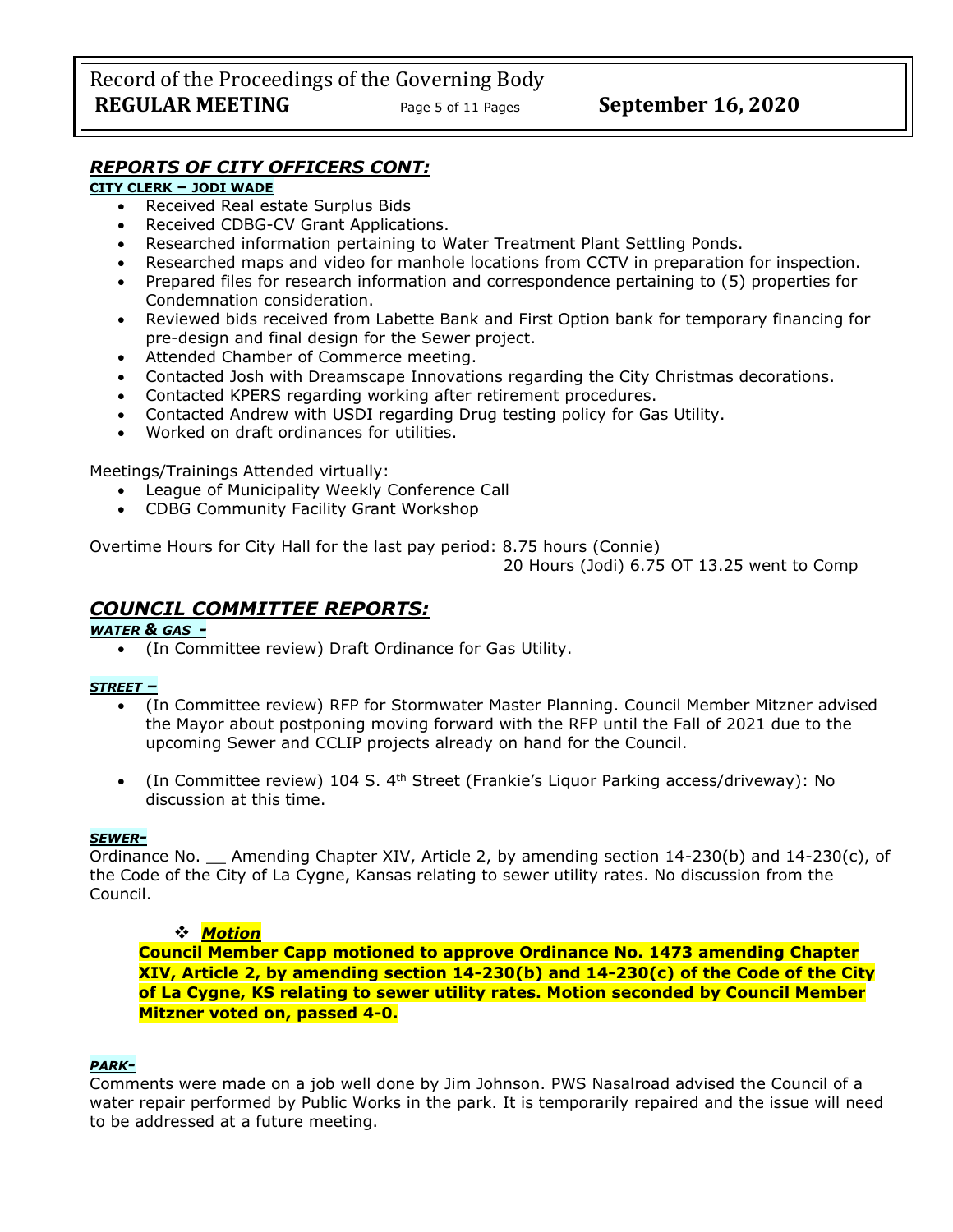Record of the Proceedings of the Governing Body **REGULAR MEETING** Page 6 of 11 Pages September 16, 2020

## *COUNCIL COMMITTEE REPORTS CONT:*

#### *CEMETERY –*

• (In Committee review) Chapter XI. Public property, Article 1. Cemetery regulations. Tabled until next meeting.

#### *PUBLIC SAFETY –NONE COMMUNITY BUILDING-NONE*

#### *EMPLOYEE RELATIONS & TRAINING –*

(In Committee Review) postponed until Spring 2021 -Ethics/Public Service Training.

## *SPECIAL COMMITTEE REPORTS:*

## *EMERGENCY MANAGEMENT -NONE SWANFEST COMMITTEE -NONE LA CYGNE COMMUNITY PARK BOARD – (1) VACANT SEAT*

## *PLANNING & ZONING COMMISSION (PZC) –*

The 9/10/2020 unapproved minutes and summary of the Public hearings were reviewed by the Council. Mayor Wilson reminded the Council when reviewing recommendations from the Planning & Zoning commission, the Council has the following three options: (1) approve without change, (2) override recommendation by 2/3 majority vote, or (3) return to Planning & Zoning with statement specifying the basis for the Governing Body's failure to approve or disapprove. The Council reviewed the following recommendation from the PZC:

> *317 WALNUT STREET APPLICATION FOR REZONING FROM C-3 TO R-1*: A Public hearing was held on September 10, 2020. The Planning & Zoning has submitted to the City Council a recommendation to deny the application for rezoning from a C-3 to an R-1. The Council reviewed the history of the lot over the years. City Treasurer Gore pointed out the property has been zoned commercial since 1992 when zoning first occurred for La Cygne. IF a patron used it as a residence it would have automatically become nonconforming. When a non-conforming is discontinued or abandoned for a period of 12 consecutive months it shall comply with the regulations of the zoning district in which such land is located. The issue is the building sets on the footprint of the lot. There is no parking, setbacks or yards. Discussion was held regarding line 13 in Table 9-1 of Article 9 Commercial Zoned Districts which allows a dwelling unit located on ground floor of commercial structure, such must not exceed 50% of structure's floor area. City Attorney Harding mentioned adjusting the wording in line 13 to possibly permit residing in a commercial structure by obtaining a Conditional Use permit. Further discussion was held pertaining to other commercial buildings used for residence on the main street area (Broadway) in La Cygne. Council Member Capp expressed support of the building being used for residential which benefits the city to have an active utility service. Council Member Curtis expressed the frustration of a building being cleaned-up (fixed up) not being able to be utilized due to rules. Council Member Mitzner stated if we have rules in place, we need to be following those rules.

### ❖ *Motion*

**Council Member Mitzner motioned to abide by the Planning & Zoning recommendation to deny the rezoning of 317 Walnut from C-3 to R-1. Motion seconded by Council Member Thies, voted on, 2-2, Mayor Wilson tie break vote 2-3. Motion failed.**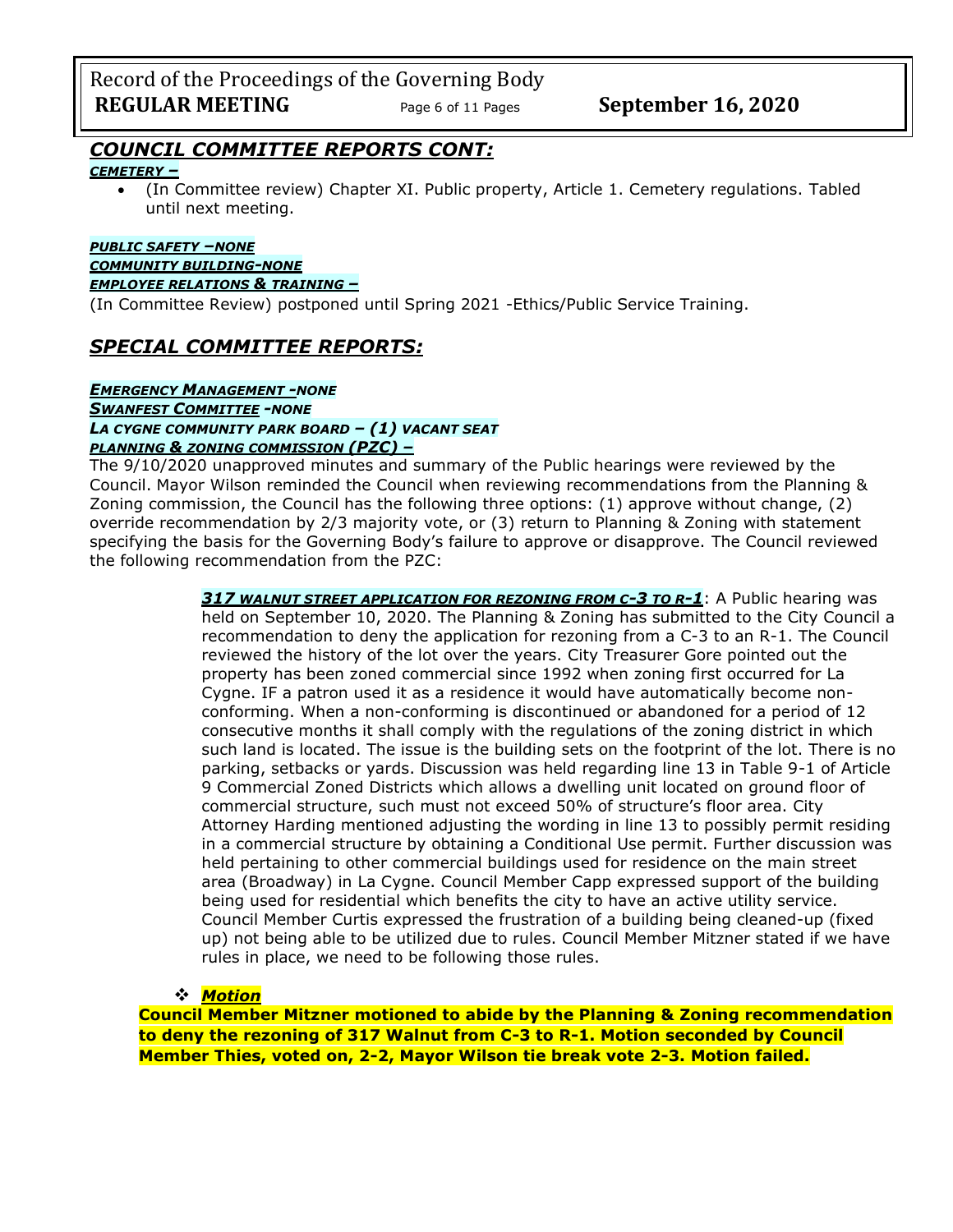### *SPECIAL COMMITTEE REPORTS CONT: PLANNING & ZONING COMMISSION (PZC) –*

*317 WALNUT STREET APPLICATION FOR REZONING FROM C-3 TO R-1 CONTINUED*:

### ❖ *Motion*

**Council Member Capp motioned send application for 317 Walnut Street back to Planning & Zoning with a statement to recommend amending line 13- Dwellings in Table 9-1 under Section 9.3 of Article 9 in the Zoning Regulations to allow a person to apply for a conditional use permit to reside in a commercial zoned building. Motion seconded by Council Member Curtis, voted on, passed 4-0.**

*ORDINANCE NO ADDING TO 27-301 ARTICLE 27 SECTION 27-3 AND REMOVING 27-501(B) ARTICLE 27 SECTION 27-5 PROHIBITED SIGNS*:

### ❖ *Motion*

**Council Member Capp motioned to approve Ordinance No. 1474 adding 27-301 Article 27 Section 27-3 General Standards and removing 27-501b Article 27 Section 27-5 Prohibited signs of the La Cygne Zoning Regulations. Motion seconded by Council Member Curtis, voted on, passed 4-0.**

### *UNFINISHED BUSINESS:*

#### **106 S COMMERCIAL STREET (OLD WATER TOWER LOT)**

Sealed bids were received from MFA Oil and Beachner Grain, Inc. Mayor Wilson opened the bids and read them out loud.

- Beachner Grain submitted a bid in the amount of \$5,000.
- MFA Oil submitted a bid in the amount of \$3002.00

#### ❖ *Motion*

**Council Member Mitzner motioned to accept the bid from Beachner Grain, Inc in the amount of \$5,000 for the city property located at 106 S Commercial street. Motion seconded by Council Member Curtis, voted on, passed 2-1(Capp-Nay)(Abstain-Thies).**

#### **ARTICLE 22 OFF STREET PARKING REGULATIONS, SECTION 22-3 LAYOUT AND DESIGN REQUIREMENTS:**

CC Wade explained the issue regarding the motion originally made by the Planning & Zoning Commission and the Ordinance which was approved. Since the Council is currently reviewing Article 22 Off street parking regulations, CC Wade suggested cleaning up Section 22-303. Discussion was held for the Street committee to review apron dimensions at access points, setback distance and material for aprons.

#### **SURPLUS OF EQUIPMENT – 2014 EXMARK PIONEER S-SERIES 52" DECK MOWER:**

Mayor Wilson opened the bids received and read them out loud:

- George Huffman submitted a bid in the amount of \$20.00
- John Hernandez submitted a bid in the amount of \$251.00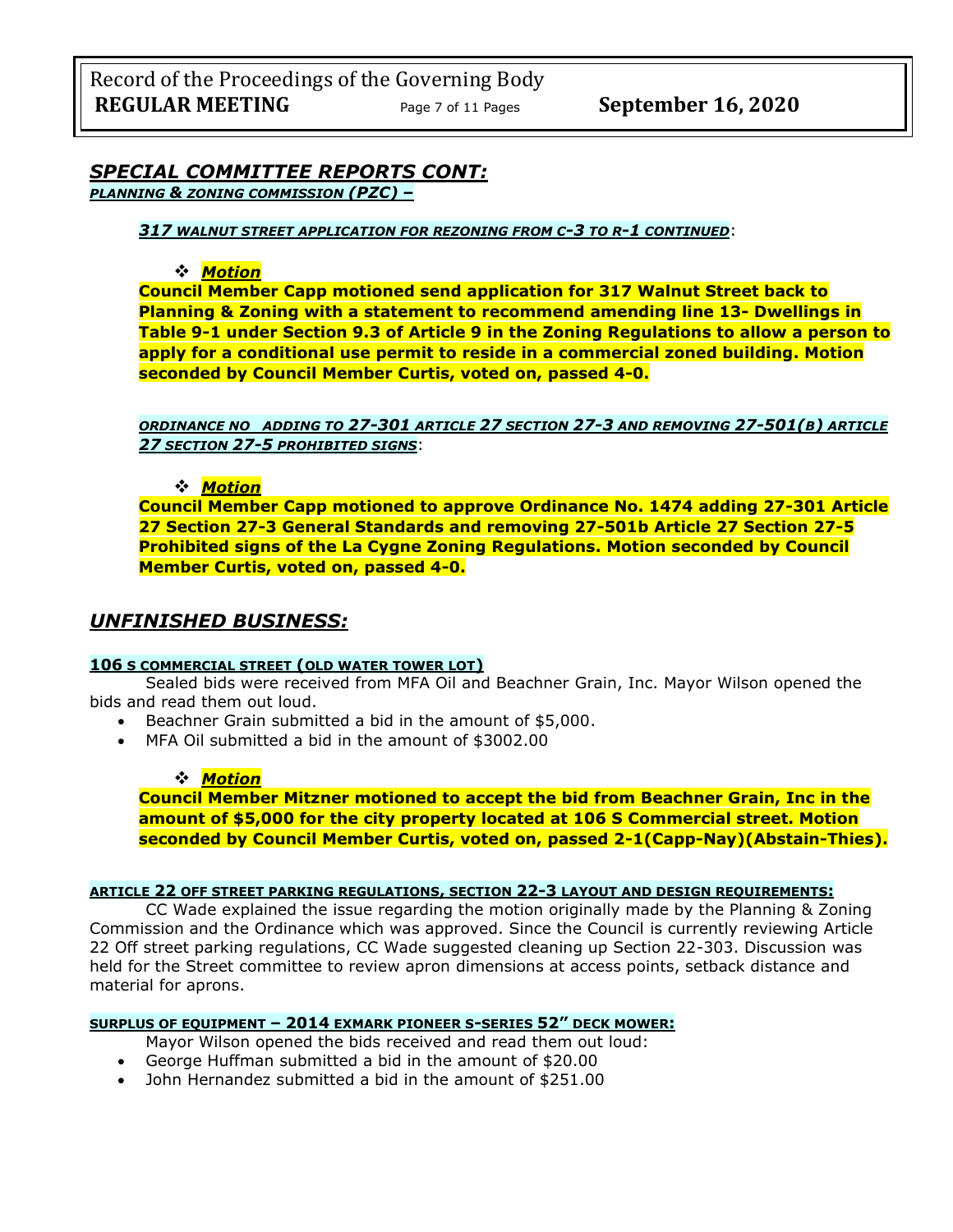### *UNFINISHED BUSINESS CONT:*

**SURPLUS OF EQUIPMENT – 2014 EXMARK PIONEER S-SERIES 52" DECK MOWER:**

### ❖ *Motion*

**Council Member Capp motioned to award the La Cygne Community Food Pantry \$627.69 from the CDBG-CV Grant. Motion seconded by Council Member Thies, voted on, passed 4-0.**

#### **CDBG-CV GRANT APPLICATIONS RECEIVED FROM FRIENDS OF THE LIBRARY AND LA CYGNE COMMUNITY FOOD PANTRY.**

#### Mayor Wilson reviewed the applications received as follows:

- Friends of the Library requested \$14,100.
- La Cygne Community Food Pantry requested \$627.69

#### ❖ *Motion*

**Council Member Capp motioned to award Friends of the Library \$14,100 from the CDBG-CV Grant. Motion seconded by Council Member Mitzner, voted on, passed 3-0. (Abstain: Curtis)**

#### ❖ *Motion*

**Council Member Capp motioned to award the La Cygne Community Food Pantry \$627.69 from the CDBG-CV Grant. Motion seconded by Council Member Thies, voted on, passed 4-0.**

Council Member Capp advised CC Wade to send a letter advising both organizations of some funding still remaining from the grant and the potential of a future request opportunity for additional funding if necessary.

## *NEW BUSINESS:*

#### **WATER TREATMENT PLANT SETTLING POND REPAIRS**

PWS Nasalroad reviewed a timeline of events regarding the settling ponds since 2018. The PWS crew has located 2 valves (1) from the River to the Plant and (1) from the River to the pond, which neither will currently turn (currently soaking in mineral oil). PWS Nasalroad would like to recommend an additional settling pond be built on the property to the north of the current backwash ponds. This would allow the opportunity in the future to rotate use of the ponds to allow for cleaning out the sludge. Also linking the ponds would allow the ability to store more water in case the city was unable to pull from the river. PWS would like to reach out to KRWA and to a consulting engineer company to have a survey done and estimated costs for constructing an additional pond. CC Wade did some research on grants possibilities through CDBG.

#### ❖ *Motion*

**Council Member Capp motioned to request RFP (request for proposals) from consulting engineer company's for concept plans and estimated costs for an additional settling pond. Motion seconded by Council Member Mitzner, voted on, passed 4-0.**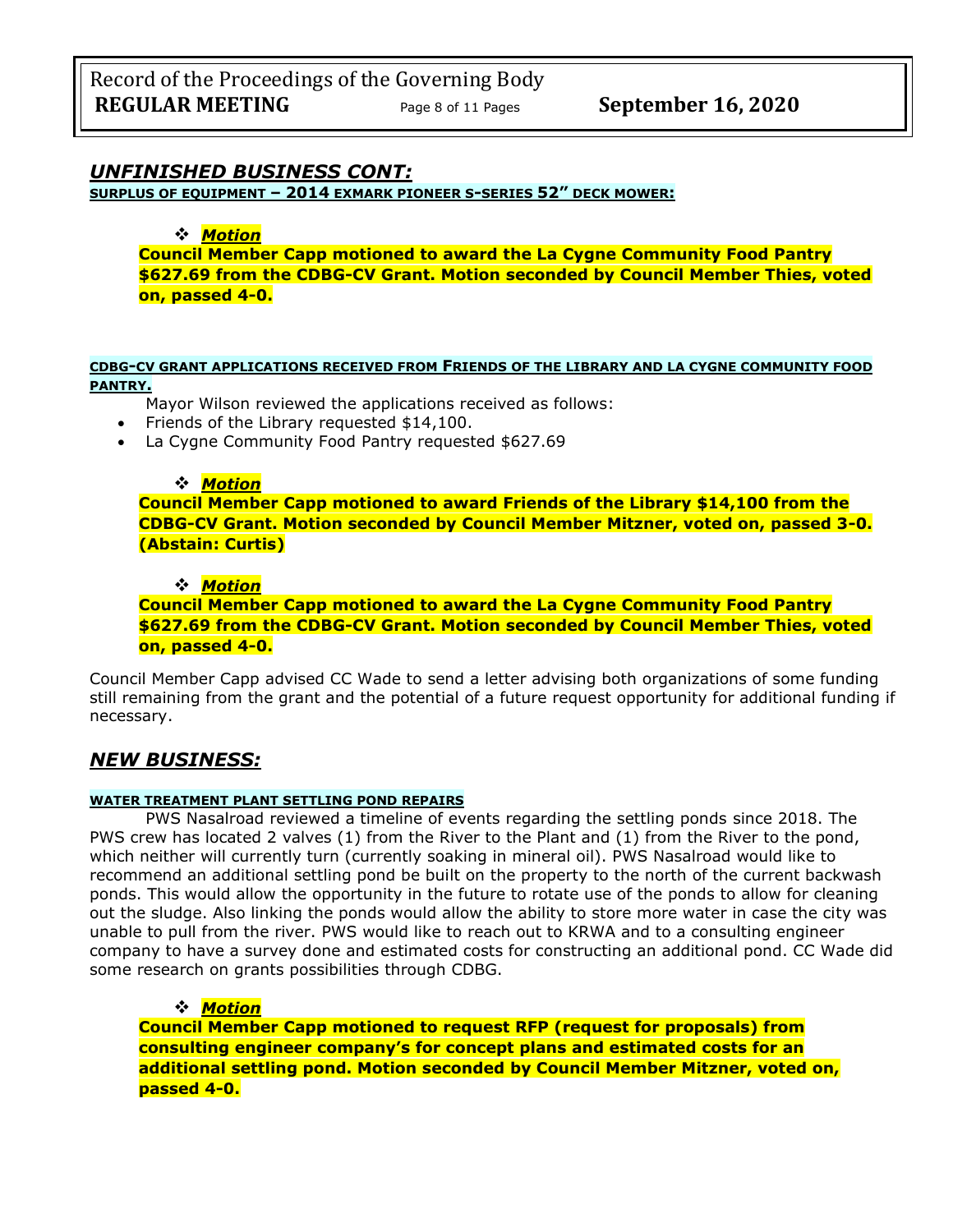### *NEW BUSINESS CONT:*

**DRAFT ADMINISTRATIVE POLICY FOR PROFESSIONAL STANDARDS FOR BOARD MEMBERS:**

## *EXECUTIVE SESSION:*

❖ *Motion* 

**Council Member Capp motioned to go in to executive session for non-elected personnel matter for an individual employee's performance and will return to the Council table at 9:27pm. Motion seconded by Council Member Curtis voted on, passed 4-0. 9:17pm** 

Others in attendance included, but not limited to: City Attorney Harding

### **OPEN SESSION RESUMED AT 9:27pm**

Mayor Wilson reviewed the draft administrative policy for professional standards for board members and asked the Council to review it prior to the next Council meeting scheduled for October 7, 2020.

#### ❖ *Motion*

**Council Member Capp motioned to have City Attorney Harding review the document from a legal perspective prior to review. Motion seconded by Council Member Mitzner, voted on, passed 4-0.**

## *EXECUTIVE SESSION:*

#### ❖ *Motion*

**Council Member Capp motioned to go in to executive session for 5-minutes for nonelected personnel matter for an individual employee's performance and will return to the Council table at 9:36pm. Motion seconded by Council Member Curtis voted on, passed 4-0. 9:31pm** 

Others in attendance included, but not limited to: City Attorney Harding and Tina Fenoughty

### **OPEN SESSION RESUMED AT 9:36pm**

#### ❖ *Motion*

**Council Member Curtis motioned to go in to executive session for 5-minutes for data relating to financial affairs or trade secrets and will return to the Council table at 9:41pm. Motion seconded by Council Member Capp voted on, passed 4-0. 9:36pm** 

Others in attendance included, but not limited to: City Attorney Harding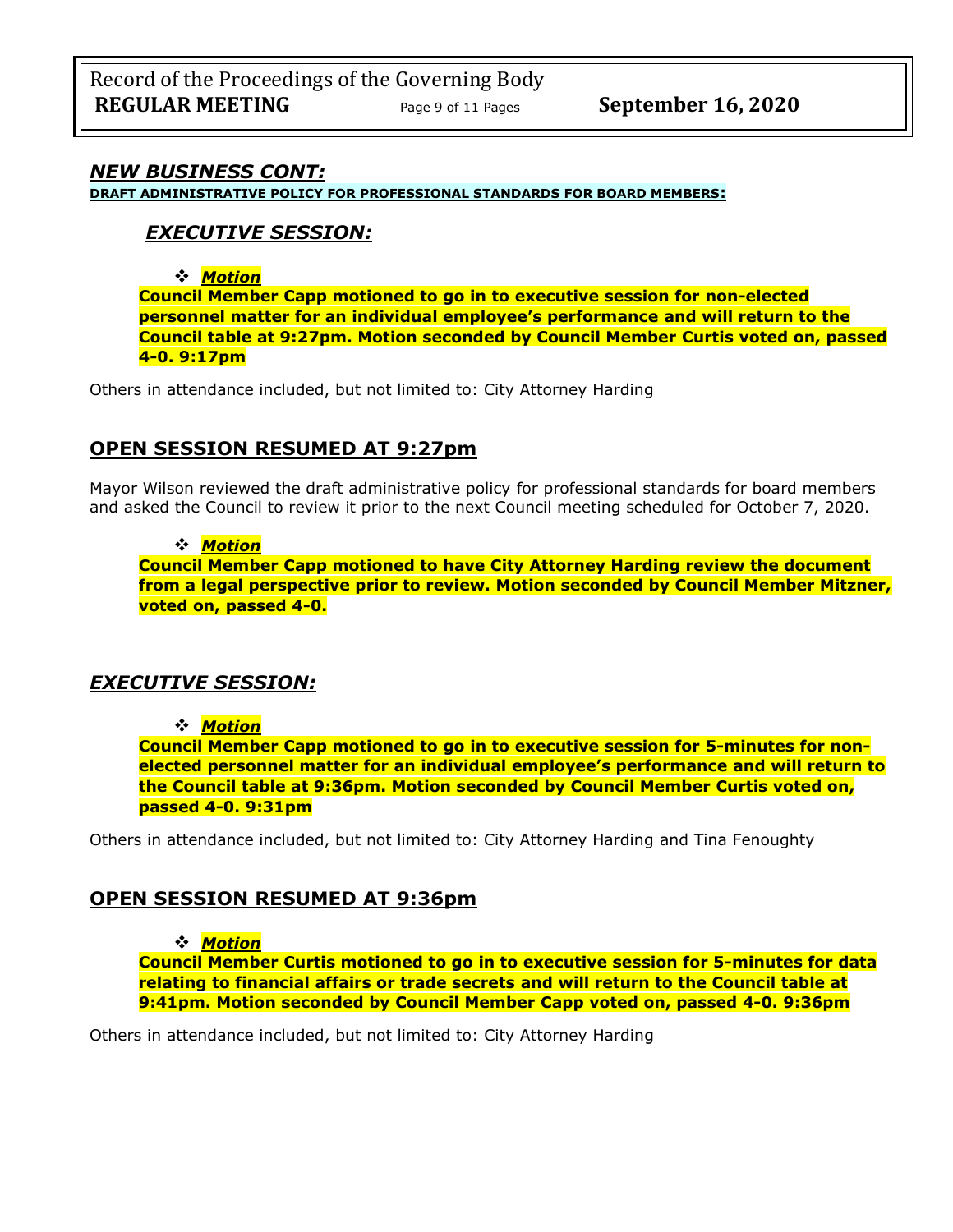## *EXECUTIVE SESSION CONT:*

## **OPEN SESSION RESUMED AT 9:41pm**

### ❖ *Motion*

**Council Member Capp motioned to go in to executive session for 5-minutes for data relating to financial affairs or trade secrets and will return to the Council table at 9:48pm. Motion seconded by Council Member Curtis voted on, passed 4-0. 9:43pm** 

Others in attendance included, but not limited to: City Attorney Harding and CC Wade

## *EXECUTIVE SESSION CONT:*

## **OPEN SESSION RESUMED AT 9:48pm**

### ❖ *Motion*

**Council Member Curtis motioned to go in to executive session for 5-minutes for data relating to financial affairs or trade secrets and will return to the Council table at 9:53pm. Motion seconded by Council Member Thies voted on, passed 4-0. 9:48pm** 

Others in attendance included, but not limited to: City Attorney Harding and CC Wade

## **OPEN SESSION RESUMED AT 9:53pm**

## **OTHER BUSINESS:**

• Mayor Wilson asked the Gas Committee to prepare and present recommendations for the Gas utility section draft at the next Council meeting on October 7, 2020.

#### **DRAFT LETTER TO MOBILE HOME PARK OWNERS REGARDING RV REMOVAL:**

CC Wade reviewed the summary from the Planning & Zoning Commission pertaining to RV's in Manufactured Home Parks. The Planning and Zoning Commission made a recommendation to cease allowing RV's in the manufactured home parks as of December 31, 2020. (MHP licenses expire on this day) This allows for a 3-month notice to owners of MHP to RV's removed. Council Member Curtis expressed concern regarding one of the Manufactured Home Parks that is currently being purchased and if the new owner has been advised. A draft letter was presented to be mailed to the MHP owners.

❖ *Motion*  **Council Member Mitzner motioned to mail the letter to the Manufactured Home Park Owners immediately. Motion seconded by Council Member Capp, voted on, passed 4- 0.**